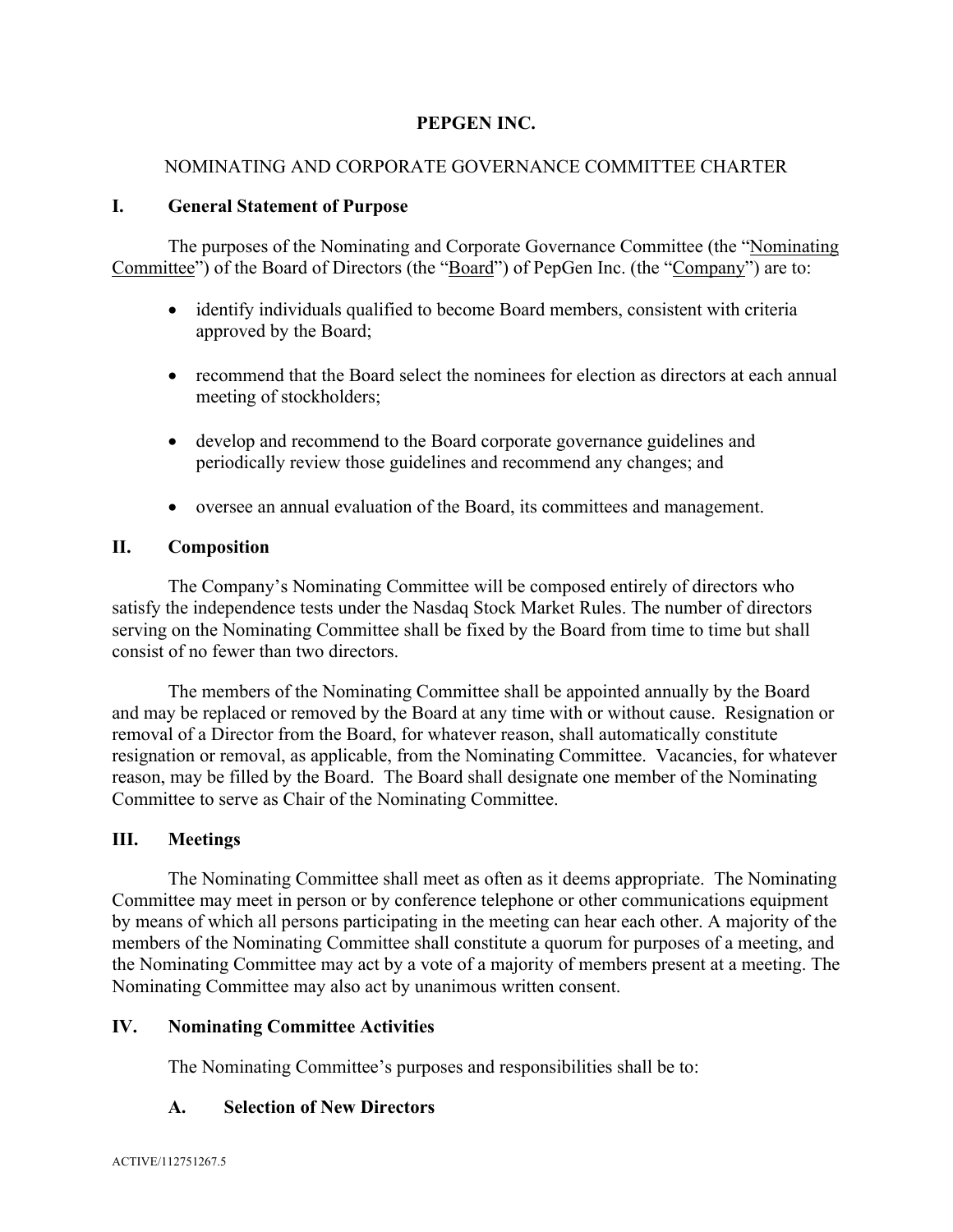- Recommend to the Board for its approval criteria for Board and committee membership, which shall include a description of any specific qualifications that the Nominating Committee believes must be met by a nominee, and a description of any specific qualities or skills the Nominating Committee believes one or more of the directors should possess, and periodically reassess such criteria and submit any proposed changes to the Board for approval.
- Establish a policy with regard to the consideration of director candidates recommended by securityholders and establish procedures to be followed by securityholders in submitting recommendations for director candidates to the Nominating Committee.
- Establish a process for identifying and evaluating nominees for election to the Board, including nominees recommended by securityholders (a "Securityholder Nomination") and any policies or procedures for consideration of Securityholder Nominations.
- Upon identifying individuals qualified to become members of the Board, consistent with the criteria approved by the Board, recommend that the Board select these individuals as nominees for election at each annual meeting of stockholders; provided that, if the Company is legally required by contract or otherwise to provide third parties the ability to nominate individuals for election to the Board, the selection and nomination of such nominees shall not be the responsibility of the Nominating Committee.
- Recommend to the Board the directors for appointment as Chair and as members of Board committees.
- Review all Securityholder Nominations and proposals submitted to the Company under the Securities Exchange Act of 1934, as amended, or otherwise, and any proposal relating to the procedures for making nominations or electing directors, determine whether the nomination or proposal was submitted in a timely manner and, in the case of a director nomination, whether the nomination and the nominee satisfy all applicable eligibility requirements, and recommend action to the Board on each such nomination or proposal.
- Consider whether the performance of a director has been or is likely to be adversely affected by excessive time commitments, including service on other boards of directors.

#### **B. Corporate Governance Guidelines**

• Develop and recommend to the Board for its approval of Corporate Governance Guidelines applicable to the Company.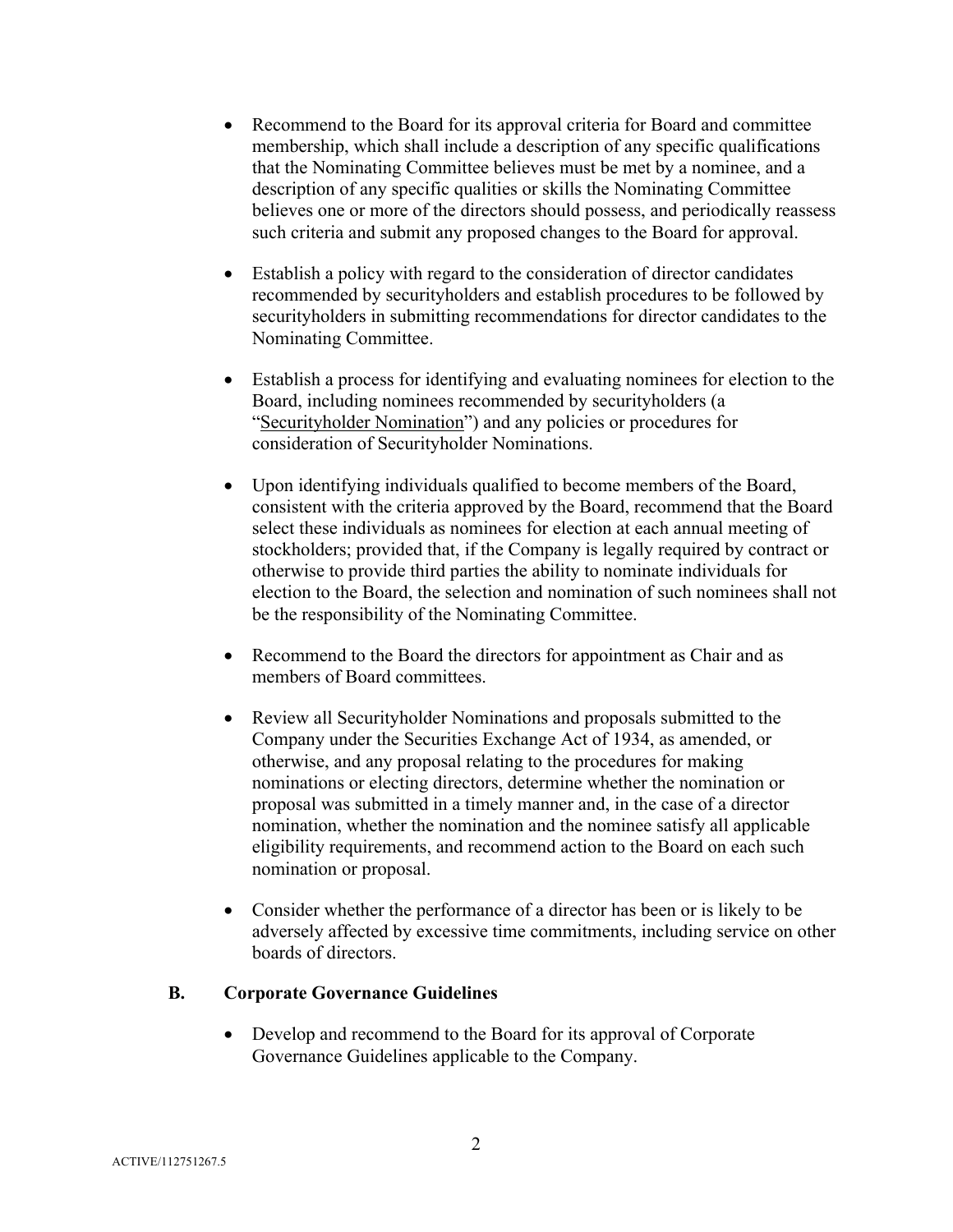• Periodically review and reassess the adequacy of the Corporate Governance Guidelines and Code of Conduct and Business Ethics and recommend any changes to the Board for approval.

### **C. Evaluation of Board of Directors and Management**

• Oversee an annual evaluation of the Board and its committees, including individual directors.

## **D. Matters Relating to Retention and Termination of Search Firms to Identify Director Candidates**

• Exercise sole authority on whatever terms it approves to retain and terminate a search firm or firms to assist it in identifying director candidates.

# **E. Continuing Education**

• Periodically prepare or assemble materials and conduct sessions for directors on topics that will assist them in discharging their duties.

### **F. Review of Charter**

• Review and reassess the adequacy of this Charter annually and submit any proposed changes to the Board for approval.

# **G. Annual Performance Evaluation of the Nominating Committee**

• Evaluate its performance annually and report the results to the Board.

#### **H. General**

- Establish and delegate authority to subcommittees consisting of one or more of its members when it deems appropriate to discharge its responsibilities.
- Report regularly to the Board on matters for which it has been given responsibility.
- In performing its responsibilities, rely on advice and information it receives from management and any experts, advisers and other professionals whom it may consult.
- Have the authority to request that any officer or employee of the Company, the Company's outside legal counsel, the Company's independent auditor or any other professional retained by the Company meet the Nominating Committee or its members or advisers.
- Have the authority on whatever terms it approves to engage legal, accounting and other advisers to assist it in performing its responsibilities.